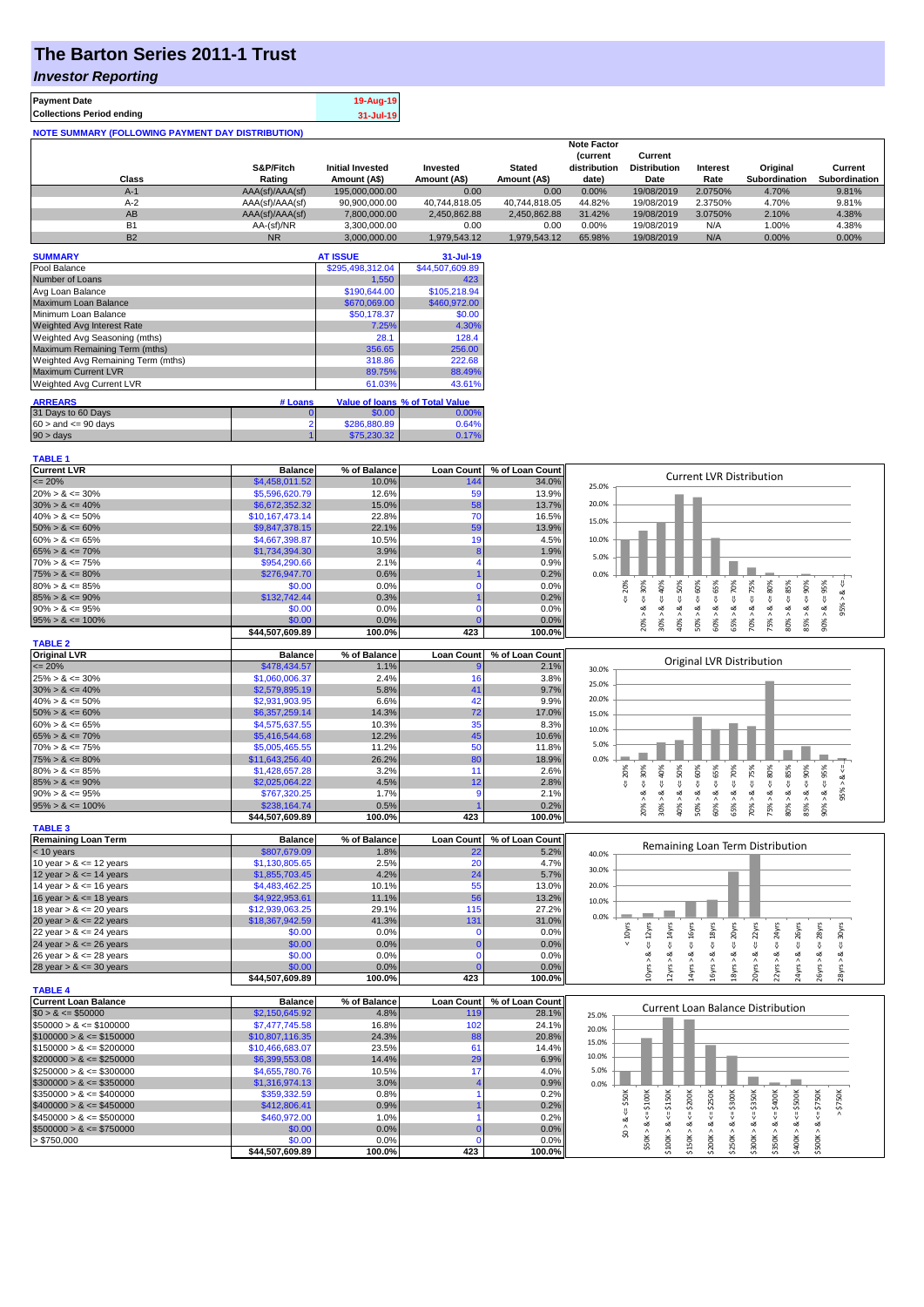# **The Barton Series 2011-1 Trust**

#### *Investor Reporting*

| <b>Payment Date</b><br><b>Collections Period ending</b><br><b>TABLE 5</b>          |                                  | 19-Aug-19<br>31-Jul-19 |                   |                 |                                                                                                                                                  |
|------------------------------------------------------------------------------------|----------------------------------|------------------------|-------------------|-----------------|--------------------------------------------------------------------------------------------------------------------------------------------------|
| <b>Loan Seasoning</b>                                                              | <b>Balance</b>                   | % of Balance           | <b>Loan Count</b> | % of Loan Count |                                                                                                                                                  |
| $= 6$ mths                                                                         | \$0.00                           | 0.0%                   |                   | 0.0%            | Loan Seasoning Distribution<br>40.0%                                                                                                             |
| $> 8 \le 12$ mth                                                                   | \$0.00                           | 0.0%                   | 0                 | 0.0%            | 35.0%                                                                                                                                            |
| $12 > 8 \le 18$ mths                                                               | \$0.00                           | 0.0%                   |                   | 0.0%            | 30.0%                                                                                                                                            |
| $18 > 8 \le 24$ mths                                                               | \$0.00                           | 0.0%                   |                   | 0.0%            | 25.0%                                                                                                                                            |
| $2 > 8 \le 3$ years                                                                | \$0.00                           | 0.0%                   |                   | 0.0%            | 20.0%<br>15.0%                                                                                                                                   |
| $3 > 8 \le 4$ years                                                                | \$0.00                           | 0.0%                   | $\Omega$          | 0.0%            | 10.0%                                                                                                                                            |
| $4 > 8 \le 5$ years                                                                | \$0.00<br>\$0.00                 | 0.0%                   | $\Omega$          | 0.0%            | 5.0%                                                                                                                                             |
| $5 > 8 \le 6$ years<br>$6 > 8 \le 7$ years                                         | \$0.00                           | 0.0%<br>0.0%           |                   | 0.0%<br>0.0%    | 0.0%                                                                                                                                             |
| $7 > 8 \le 8$ years                                                                | \$0.00                           | 0.0%                   | $\Omega$          | 0.0%            | 6 mths<br>24 mths                                                                                                                                |
| $8 > 8 \le 9$ years                                                                | \$6,208,406.58                   | 13.9%                  | 41                | 9.7%            | $\le$ = 10 years<br>$5 > 8 < 6$ years<br>$6 > 8 < z < 7$ years<br>$\leq$ = 8 years<br>$\leq 12$ mth<br>$\leq$ = 4 years<br>$4 > 8 < z = 5$ years |
| $9 > 8 \le 10$ years                                                               | \$16,734,620.22                  | 37.6%                  | 130               | 30.7%           | $\sqrt{\frac{1}{2}}$<br>$\frac{8}{1}$                                                                                                            |
| > 10 years                                                                         | \$21,564,583.09                  | 48.5%                  | 252               | 59.6%           | $8 > 8 < = 9$ years<br>$12 > 8$ <= 18 mths<br>$2 > 8 < z = 3$ years<br>3 > 8<br>$7 > 8$ .<br>$18 > 8$<br>ಷ<br>$\hat{\circ}$                      |
|                                                                                    | \$44,507,609.89                  | 100.0%                 | 423               | 100.0%          |                                                                                                                                                  |
| <b>TABLE 6</b>                                                                     |                                  |                        |                   |                 |                                                                                                                                                  |
| Postcode Concentration (top 10 by value)<br>5700                                   | <b>Balance</b>                   | % of Balance           | <b>Loan Count</b> | % of Loan Count | Geographic Distribution                                                                                                                          |
| 2617                                                                               | \$1,512,102.39<br>\$1,023,934.34 | 3.4%<br>2.3%           | 6                 | 4.3%<br>1.4%    | 0.6%                                                                                                                                             |
| 5108                                                                               | \$943,965.37                     | 2.1%                   |                   | 1.9%            | 17.6%                                                                                                                                            |
| 5159                                                                               | \$940,335.17                     | 2.1%                   |                   | 1.7%            |                                                                                                                                                  |
| 2620                                                                               | \$931,908.03                     | 2.1%                   |                   | 1.7%            | 6.4%                                                                                                                                             |
| 2602                                                                               | \$923,869.48                     | 2.1%                   |                   | 1.7%            |                                                                                                                                                  |
| 2605                                                                               | \$902,772.17                     | 2.0%                   |                   | 1.2%            | 52.4%                                                                                                                                            |
| 2906                                                                               | \$849,907.10                     | 1.9%                   | 8                 | 1.9%            |                                                                                                                                                  |
| 5162                                                                               | \$838,091.81                     | 1.9%                   |                   | 1.9%            | 23.0%                                                                                                                                            |
| 2905                                                                               | \$708,982.22                     | 1.6%                   | 6                 | 1.4%            |                                                                                                                                                  |
| <b>TABLE 7</b>                                                                     |                                  |                        |                   |                 |                                                                                                                                                  |
| <b>Geographic Distribution</b>                                                     | <b>Balance</b>                   | % of Balance           | <b>Loan Count</b> | % of Loan Count | SA ACT INSW WA Other                                                                                                                             |
| <b>Australian Capital Territory</b>                                                | \$10,221,180.32                  | 23.0%                  | -80               | 18.9%           |                                                                                                                                                  |
| New South Wales                                                                    | \$2,837,418.67                   | 6.4%                   | 20                | 4.7%            | Metro / Non-Metro / Inner City Distribution                                                                                                      |
| Northern Territory                                                                 | \$0.00                           | 0.0%                   | C                 | 0.0%            | 0.9%                                                                                                                                             |
| Queensland                                                                         | \$0.00                           | 0.0%                   | $\Omega$          | 0.0%            | 17.0%                                                                                                                                            |
| South Australia<br>Tasmania                                                        | \$23,321,084.67<br>\$0.00        | 52.4%<br>0.0%          | 257<br>$\Omega$   | 60.8%<br>0.0%   |                                                                                                                                                  |
| Victoria                                                                           | \$283,694.45                     | 0.6%                   | 5                 | 1.2%            |                                                                                                                                                  |
| Western Australia                                                                  | \$7,844,231.78                   | 17.6%                  | 61                | 14.4%           |                                                                                                                                                  |
|                                                                                    | \$44,507,609.89                  | 100.0%                 | 423               | 100.0%          |                                                                                                                                                  |
| <b>TABLE 8</b>                                                                     |                                  |                        |                   |                 |                                                                                                                                                  |
| Metro/Non-Metro/Inner-City                                                         | <b>Balance</b>                   | % of Balance           | <b>Loan Count</b> | % of Loan Count | 82.1%                                                                                                                                            |
| Metro                                                                              | \$36,557,066.72                  | 82.1%                  | 344               | 81.3%           |                                                                                                                                                  |
| Non-metro                                                                          | \$7,570,680.95                   | 17.0%                  | 76                | 18.0%           |                                                                                                                                                  |
| Inner city                                                                         | \$379,862.22                     | 0.9%<br>100.0%         | 423               | 0.7%            | ■ Metro<br>Non-metro<br>Inner city                                                                                                               |
| <b>TABLE 9</b>                                                                     | \$44,507,609.89                  |                        |                   | 100.0%          |                                                                                                                                                  |
| <b>Property Type</b>                                                               | <b>Balance</b>                   | % of Balance           | <b>Loan Count</b> | % of Loan Count |                                                                                                                                                  |
| <b>Residential House</b>                                                           | \$40,778,741.91                  | 91.6%                  | 385               | 91.0%           | Occupancy Type Distribution                                                                                                                      |
| <b>Residential Unit</b>                                                            | \$3,581,663.68                   | 8.0%                   | 37                | 8.7%            | 5.1%                                                                                                                                             |
| Rural                                                                              | \$0.00                           | 0.0%                   | $\Omega$          | 0.0%            |                                                                                                                                                  |
| Semi-Rural                                                                         | \$0.00                           | 0.0%                   | $\Omega$          | 0.0%            |                                                                                                                                                  |
| <b>High Density</b>                                                                | \$147,204.30                     | 0.3%                   |                   | 0.2%            |                                                                                                                                                  |
|                                                                                    | \$44,507,609.89                  | 100.0%                 | 423               | 100.0%          |                                                                                                                                                  |
| <b>TABLE 10</b>                                                                    | <b>Balance</b>                   | % of Balance           | <b>Loan Count</b> | % of Loan Count |                                                                                                                                                  |
| <b>Occupancy Type</b><br>Owner Occupied                                            | \$42,237,869.91                  | 94.9%                  | 397               | 93.9%           |                                                                                                                                                  |
| Investment                                                                         | \$2 269 739 98                   | 5.1%                   | 26                | 6.1%            |                                                                                                                                                  |
|                                                                                    | \$44,507,609.89                  | 100.0%                 | 423               | 100.0%          | 94.9%                                                                                                                                            |
| <b>TABLE 11</b>                                                                    |                                  |                        |                   |                 |                                                                                                                                                  |
| <b>Employment Type Distribution</b>                                                | <b>Balance</b>                   | % of Balance           | <b>Loan Count</b> | % of Loan Count |                                                                                                                                                  |
| Contractor                                                                         |                                  |                        |                   |                 | Owner Occupied<br>Investment                                                                                                                     |
|                                                                                    | \$436,046.00                     | 1.0%                   |                   | 1.4%            |                                                                                                                                                  |
| Pay-as-you-earn employee (casual)                                                  | \$1,116,189.48                   | 2.5%                   | 10                | 2.4%            |                                                                                                                                                  |
| Pay-as-you-earn employee (full time)                                               | \$35,050,647.51                  | 78.8%                  | 318               | 75.2%           | <b>LMI Provider Distribution</b>                                                                                                                 |
| Pay-as-you-earn employee (part time)                                               | \$3,270,374.06                   | 7.3%                   | 39                | 9.2%            | 6.1%                                                                                                                                             |
| Self employed                                                                      | \$2,049,569.49                   | 4.6%                   | 17                | 4.0%            |                                                                                                                                                  |
| No data                                                                            | \$2,584,783.35                   | 5.8%<br>100.0%         | 33<br>423         | 7.8%<br>100.0%  |                                                                                                                                                  |
| <b>TABLE 12</b>                                                                    | \$44,507,609.89                  |                        |                   |                 |                                                                                                                                                  |
| <b>LMI Provider</b>                                                                | <b>Balance</b>                   | % of Balance           | <b>Loan Count</b> | % of Loan Count |                                                                                                                                                  |
| QBE                                                                                | \$41,787,707.39                  | 93.9%                  | 407               | 96.2%           |                                                                                                                                                  |
| Genworth                                                                           | \$2,719,902.50                   | 6.1%                   | 16                | 3.8%            |                                                                                                                                                  |
|                                                                                    | \$44,507,609.89                  | 100.0%                 | 423               | 100.0%          |                                                                                                                                                  |
| <b>TABLE 13</b>                                                                    |                                  |                        |                   |                 | 93.9%                                                                                                                                            |
| <b>Arrears</b>                                                                     | <b>Balance</b>                   | % of Balance           | <b>Loan Count</b> | % of Loan Count | $\blacksquare$ QBE<br>Genworth                                                                                                                   |
| $= 0$ days                                                                         | \$42,736,605.14                  | 96.0%                  | 41 <sup>C</sup>   | 96.9%           |                                                                                                                                                  |
| $0 >$ and $\leq 30$ days                                                           | \$1,408,893.54                   | 3.2%                   | 10<br>0           | 2.4%            |                                                                                                                                                  |
| $30 >$ and $\leq 60$ days                                                          | \$0.00<br>\$286,880.89           | 0.0%<br>0.6%           |                   | 0.0%<br>0.5%    | Interest Rate Type Distribution                                                                                                                  |
| $60 >$ and $\leq 90$ days<br>$90 > \text{days}$                                    | \$75,230.32                      | 0.2%                   |                   | 0.2%            | 12.0%                                                                                                                                            |
|                                                                                    | \$44,507,609.89                  | 100.0%                 | 423               | 100.0%          |                                                                                                                                                  |
| <b>TABLE 14</b>                                                                    |                                  |                        |                   |                 |                                                                                                                                                  |
| <b>Interest Rate Type</b>                                                          | <b>Balance</b>                   | % of Balance           | <b>Loan Count</b> | % of Loan Count |                                                                                                                                                  |
| Variable                                                                           | \$39,147,580.98                  | 88.0%                  | 377               | 89.1%           |                                                                                                                                                  |
| Fixed                                                                              | \$5,360,028.91                   | 12.0%                  | 46                | 10.9%           |                                                                                                                                                  |
|                                                                                    | \$44,507,609.89                  | 100.0%                 | 423               | 100.0%          |                                                                                                                                                  |
| <b>TABLE 15</b><br><b>Weighted Ave Interest Rate</b><br><b>Fixed Interest Rate</b> | <b>Balance</b>                   | <b>Loan Count</b>      |                   |                 | 88.0%<br>■ Variable<br>Fixed                                                                                                                     |